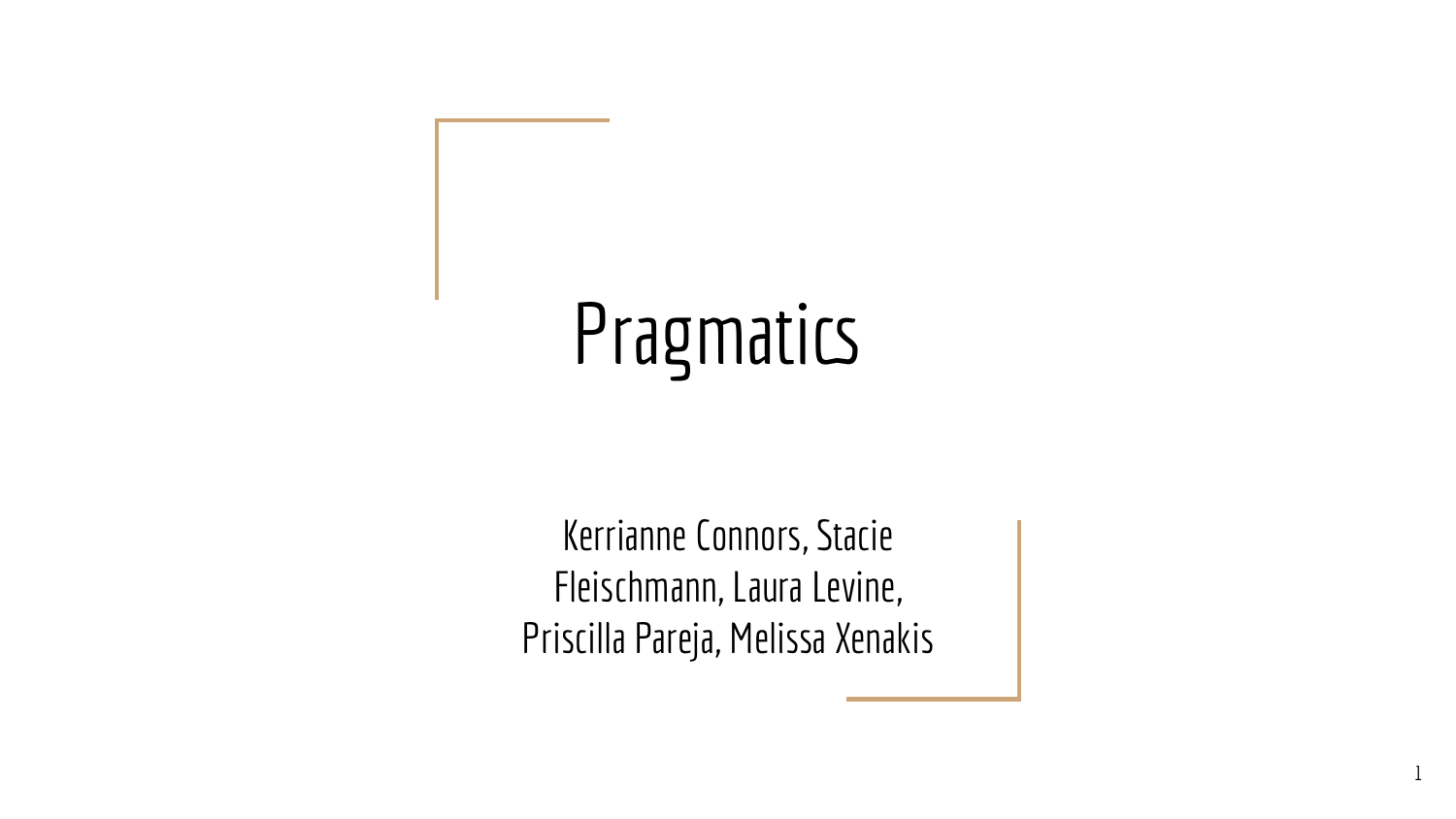# What is Pragmatics?

### **Pragmatics → Rules for social language**

- Involves the ability to use language for different purposes
	- to change language according to the needs of a listener or situation
	- following the rules for conversations and storytelling
- Skills:
	- take turns in conversation
	- introduce new conversational topics appropriately
	- interpret facial expressions
	- tone of voice
	- understanding personal space
	- appropriate eye contact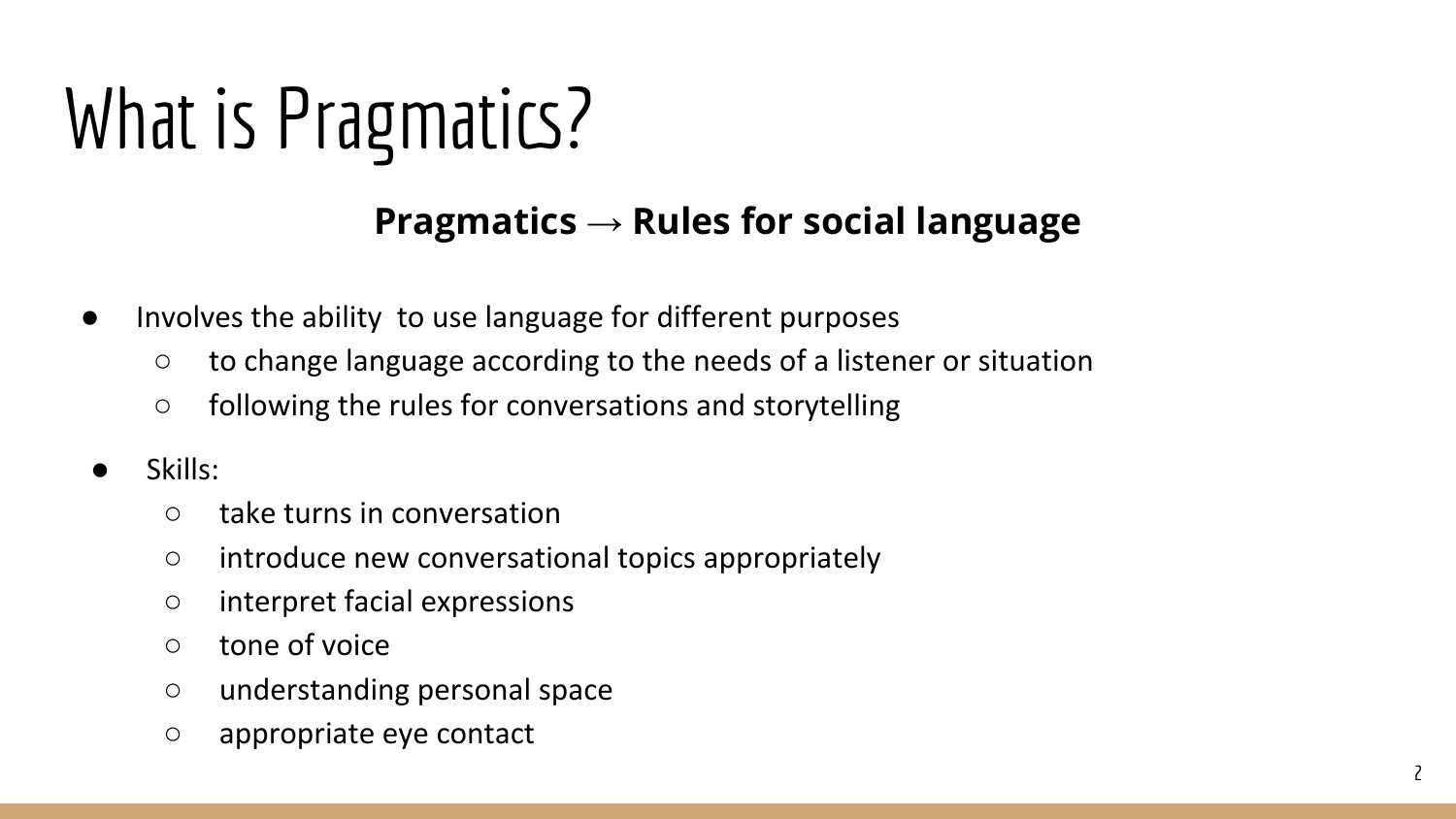# Pragmatic Language Developmental Chart

**By 1st Year**: Is able to attract attention (vocalizations or gestures) Communicates intention (points, raises arms, shakes head/no); establishes **eye contact;** plays games - peek-a-boo, is a social being

**By 2nd Year**: Uses simple words/phrases to express intention; names objects; shows **verbal turn-taking**; may have simple questions; labels objects

**By 3rd - 4th Year**: Has pretend play, can role-play, begins code switching b/w situations; begins using jokes/teasing/fantasies; exhibits **topic initiation**, maintenance and termination; can relate a narrative; requests information through questions

**By 5th - 6th Year**: Discusses emotions/feelings; can sequence and tell stories from pictures; has cause & effect; extends topics; asks permission; uses please/thank you/you're welcome; **recognizes others' needs and offers help**; communicates knowledge

**By the time children enter elementary school, these pragmatic skills should be in place in order for higher level social language skills to develop.**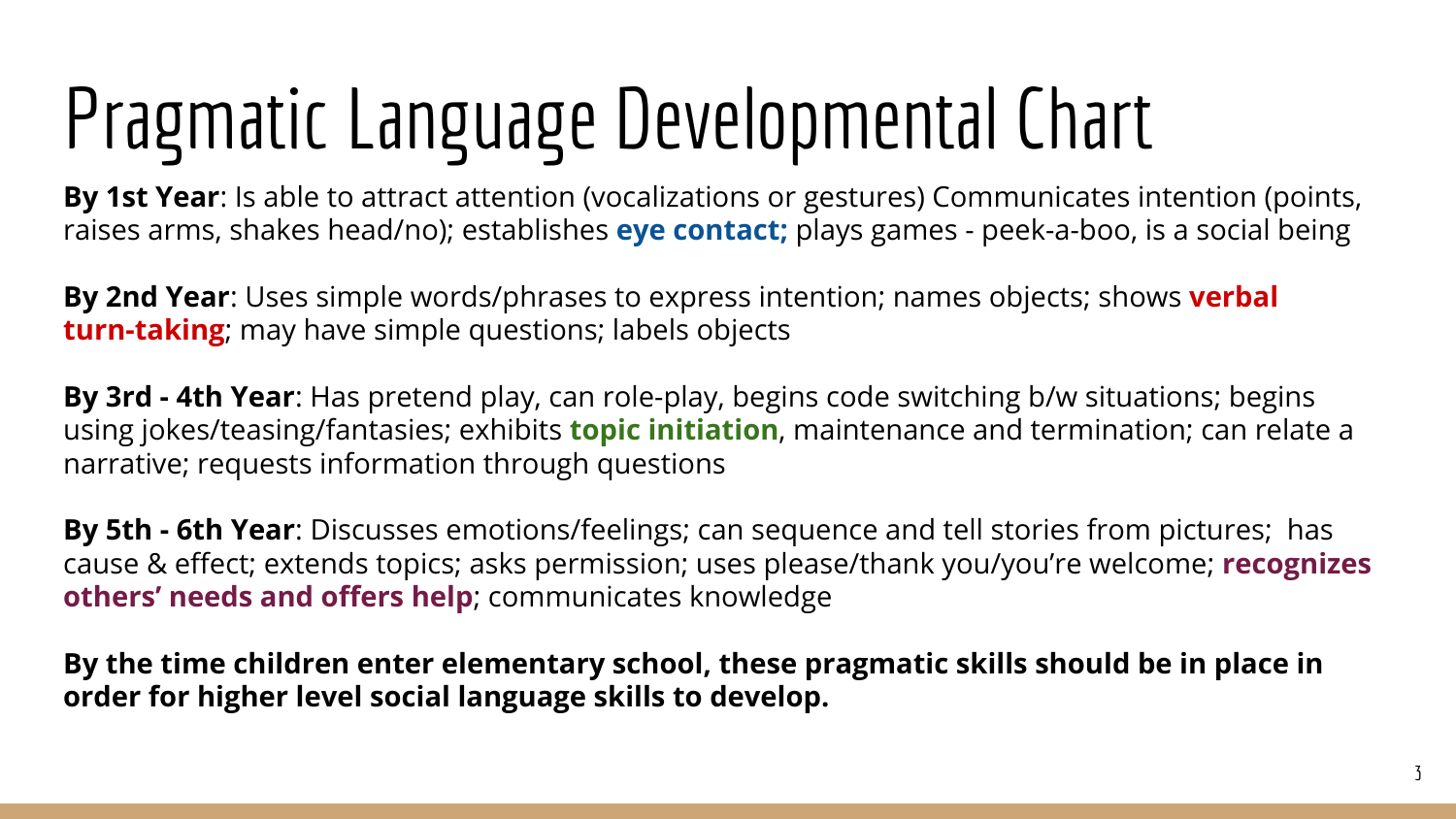## Development Continued:

**6-8 years**: Can give multiple step directions, uses a well formed narrative, descriptive language improves, check's listener's comprehension, produces full explanations, responds appropriately to compliments

**8-9 years**: Language is used to establish and maintain social status, increased **perspective taking**, provides conversational repairs, begins to **understand jokes** and riddles

**9-12 years**: Stories include complex and interactive episodes, understands more abstract jokes and riddles

**12-14 years**: Goal setting skills develop, increased ability to use strategies for **problem solving,** complex planning skills near maturity

**15-18 years**: Language is used to **maintain social bonds**, persuasive and argumentative skills reach near adult levels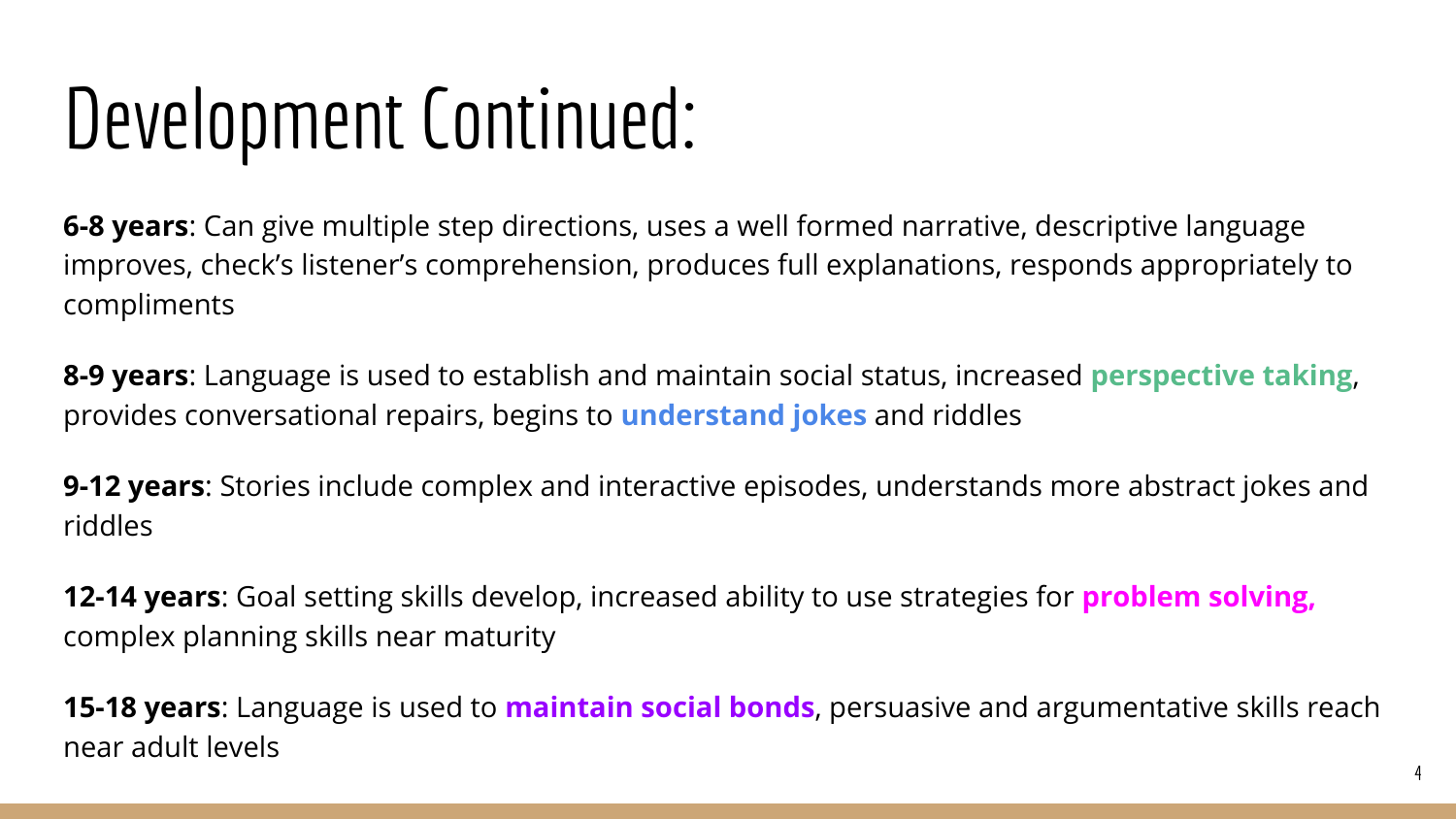## When do we use Pragmatics? **ALL DAY EVERY DAY**

- Eating at a restaurant
- Entering a building
- Waiting at an airport
- Visiting a doctor
- Using a bathroom (public and private)
- Attending parties and holiday celebrations
- Shopping at Target; walking in a mall
- Attending school
- 
- Being part of a family **Literally** *Everywhere and All The Time*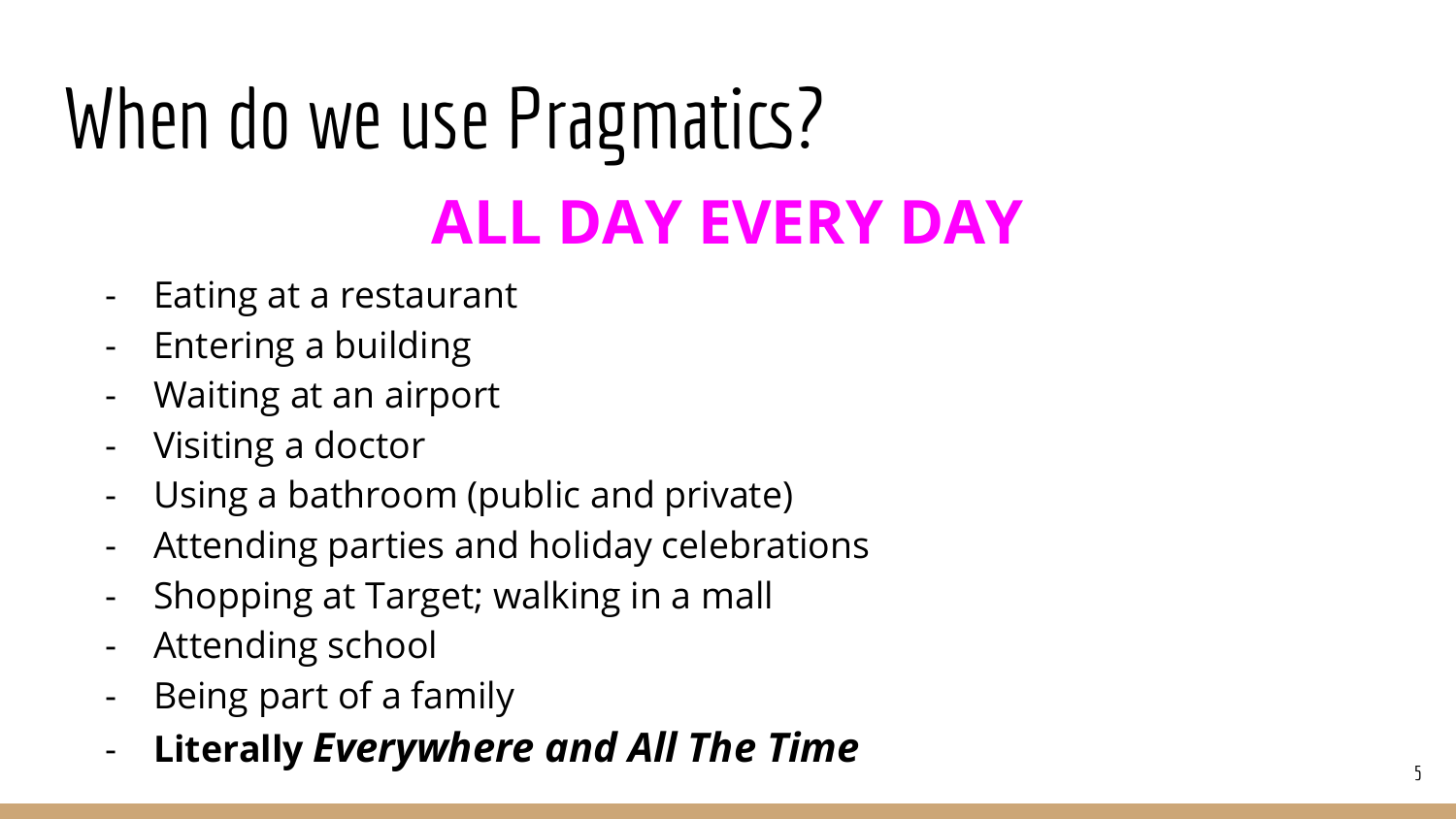### **Pragmatic Language Difficulties May Show As:**

- Difficulty interacting with peers and/or adults
- Difficulty adhering to conversational rules (topic initiation, maintenance, extension, and termination)
- Limited to no eye contact
- Frequent Interruptions
	- May Dominate Conversations
- Irrelevant and off-topic comments
- Difficulty with personal space
- Difficulty with interpreting and using non-verbal cues
- Difficulty moderating tone and prosody appropriate to the situation  $6<sup>6</sup>$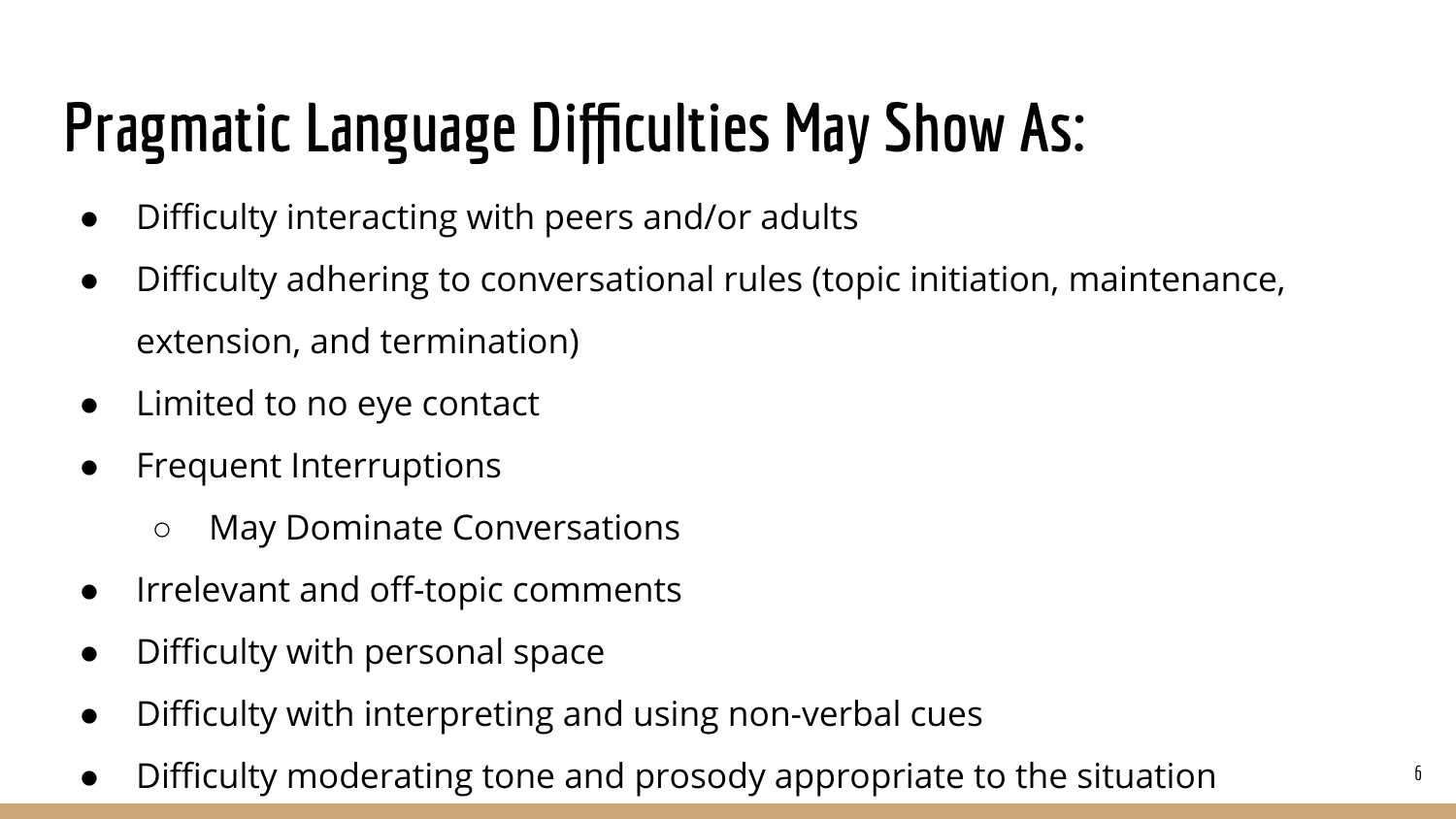# How do we identify Pragmatic Language difficulty?

Formal Assessments:

- Test of Social Language Development (SLDT)
- CELF Metalingustics
- CELF-5 Pragmatic Profile
- CASL-2 Pragmatic Judgment & Supralingustic Index

Informal Assessments:

- Ongoing observation and monitoring
- Teacher Input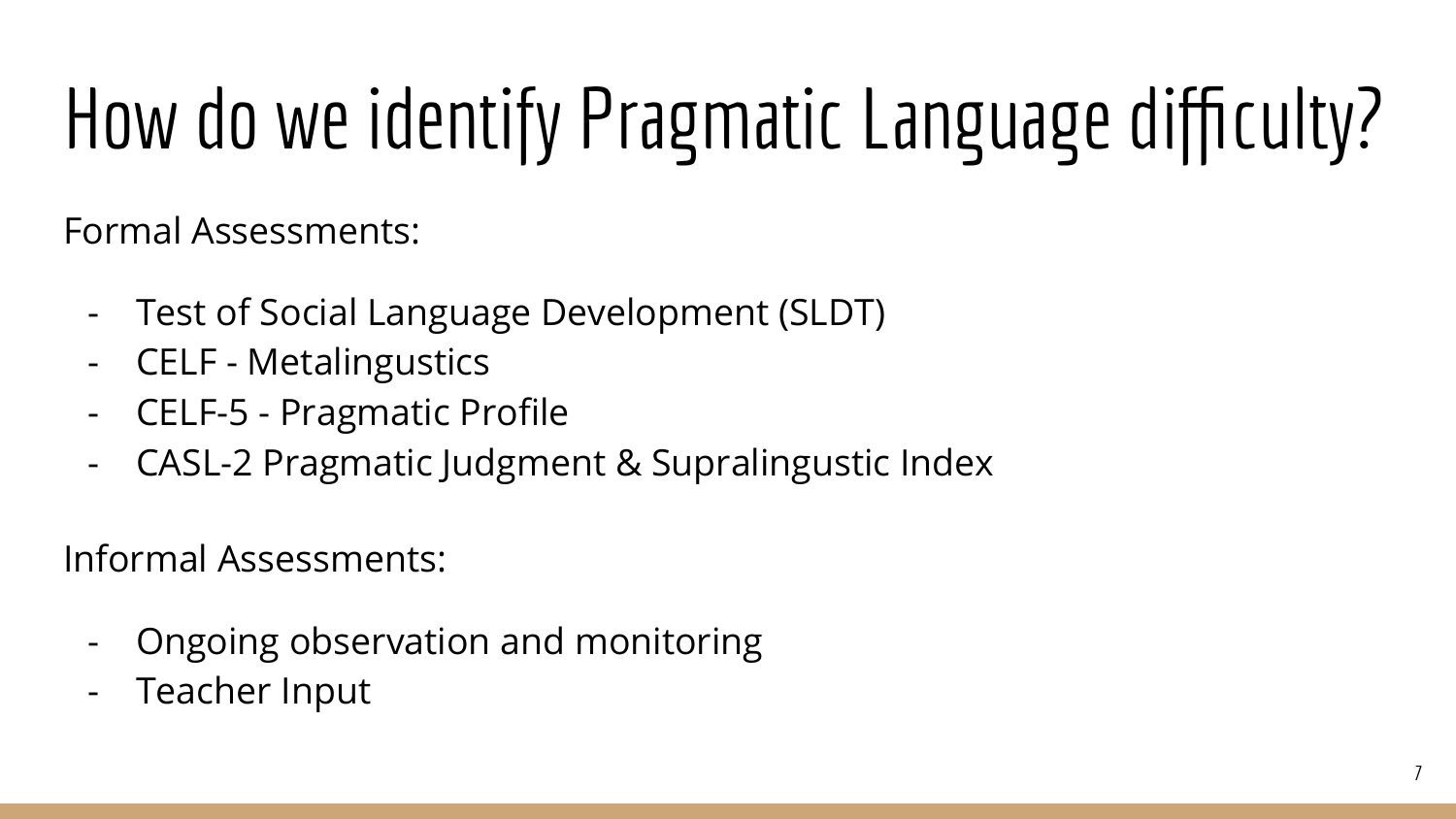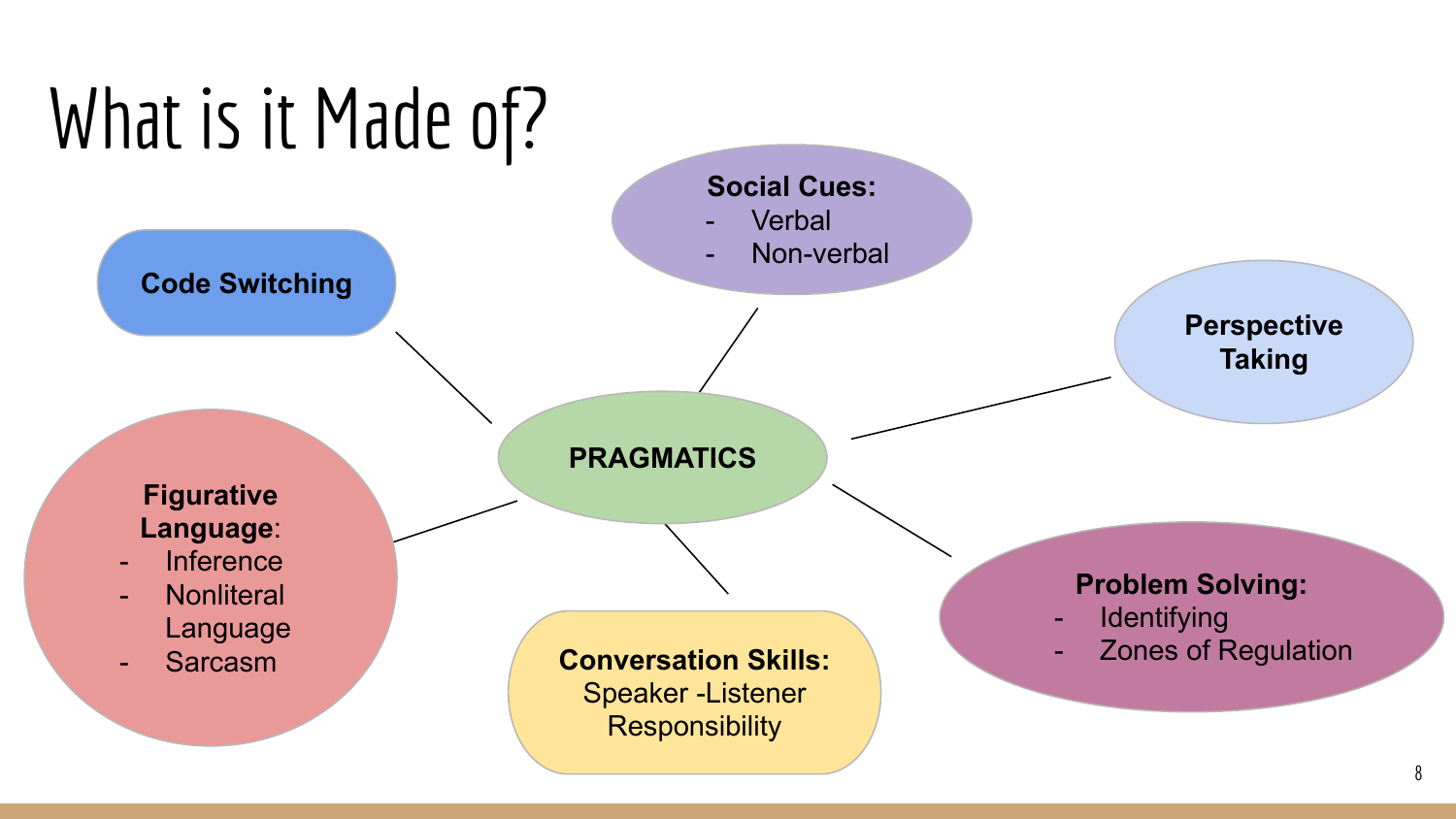## **Social Cues**

### **Verbal:**

- **Direct Cue:** 'Open your books'
- **Indirect Cue:** 'Let's get started' meaning open your book

#### **Non-Verbal:**

- Body language
- Eye contact
- Gestures
- Tone
- Facial Expressions
	- Matching intent
- Proximity *close talker*

*<https://slp.everydayspeech.com/video/keeping-personal-space>*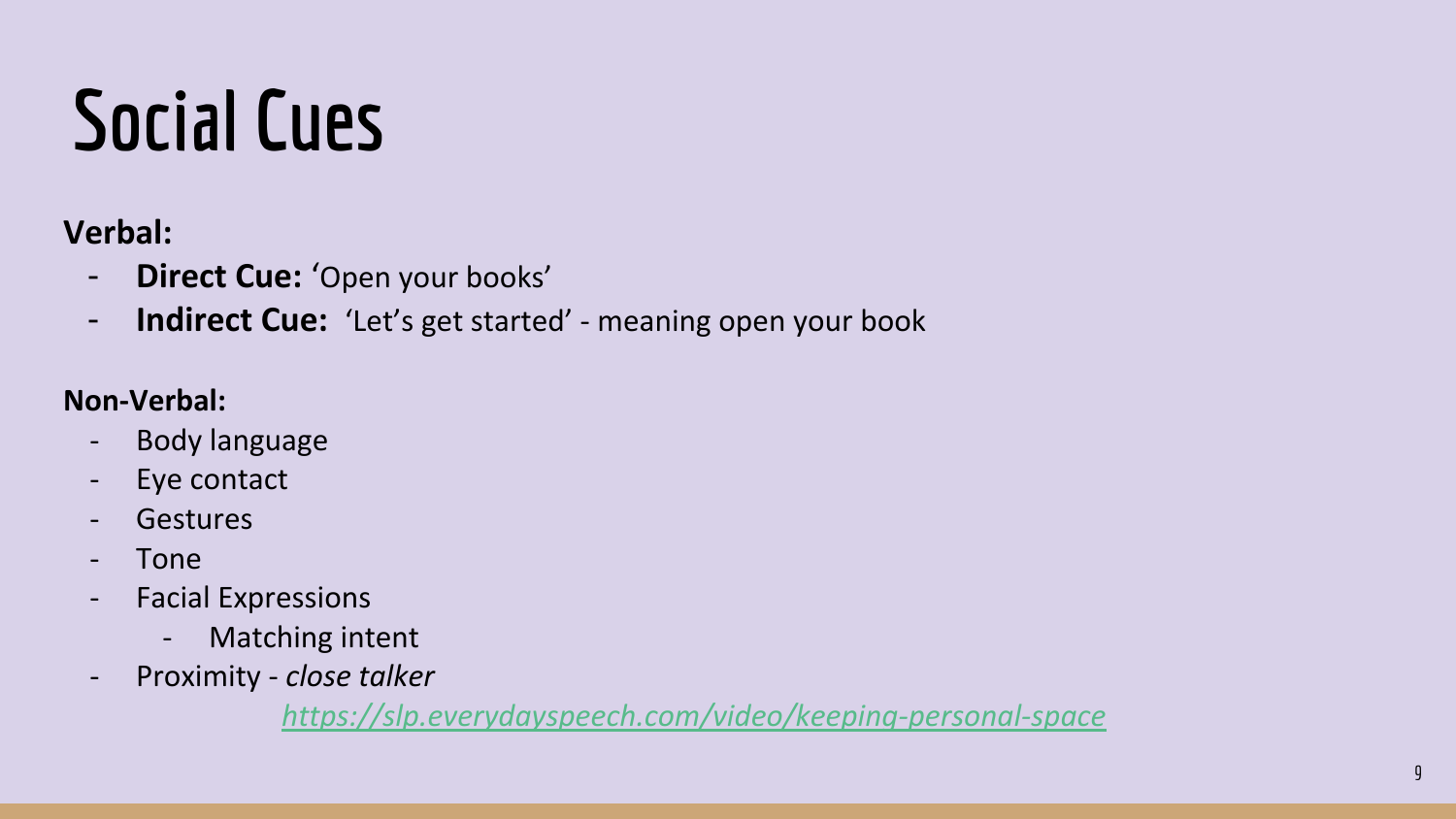# Perspective Taking

Ability to see a situation from another point of view

- Identify how another person may feel
- Anticipate their feelings
- Respond appropriately

[https://slp.everydayspeech.com/video/perspective-takin](https://slp.everydayspeech.com/video/perspective-taking) [g](https://slp.everydayspeech.com/video/perspective-taking)

No offense but…

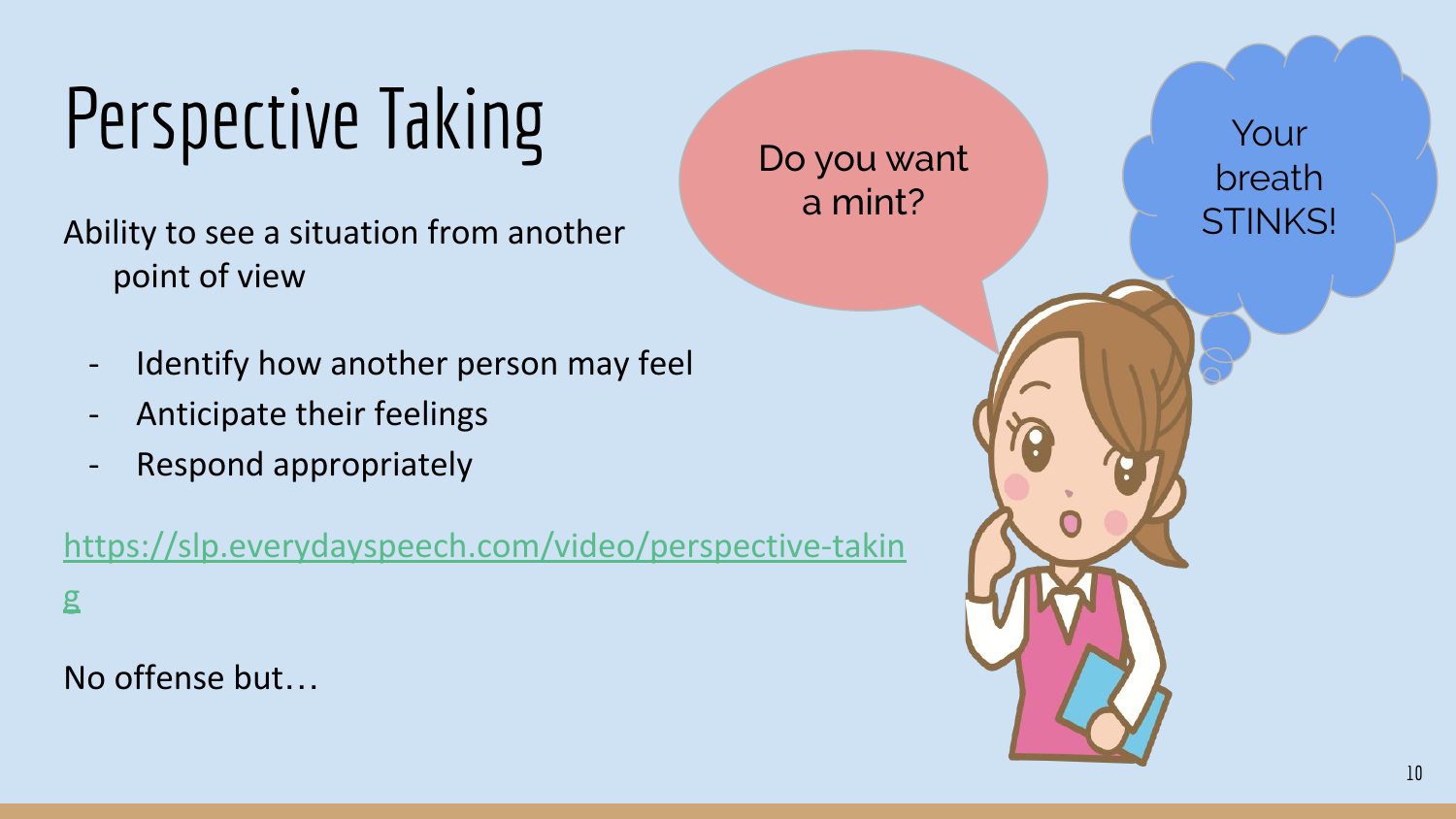# Figurative Language

Ability to understand the intended meaning of a message independently from the literal meaning

- Interpreting involves using background knowledge to infer beyond the literal meaning
- Represents language in which the words don't always mean what they say
	- **Idioms**: it's raining cats and dogs
	- **Proverbs**: don't judge a book by its cover
	- **Expressions**: sleep on it
	- **Inferencing** Jim is wearing a heavy wool coat, what's the weather like?
	- **Ambiguity/Multiple Meaning:** It is light
	- **Non-Literal Language/ Sarcasm:** A girl arrives 2 hours late to dinner, her friend responds "I'm so glad you were able to fit us into your busy schedule."
	- **○ Humor**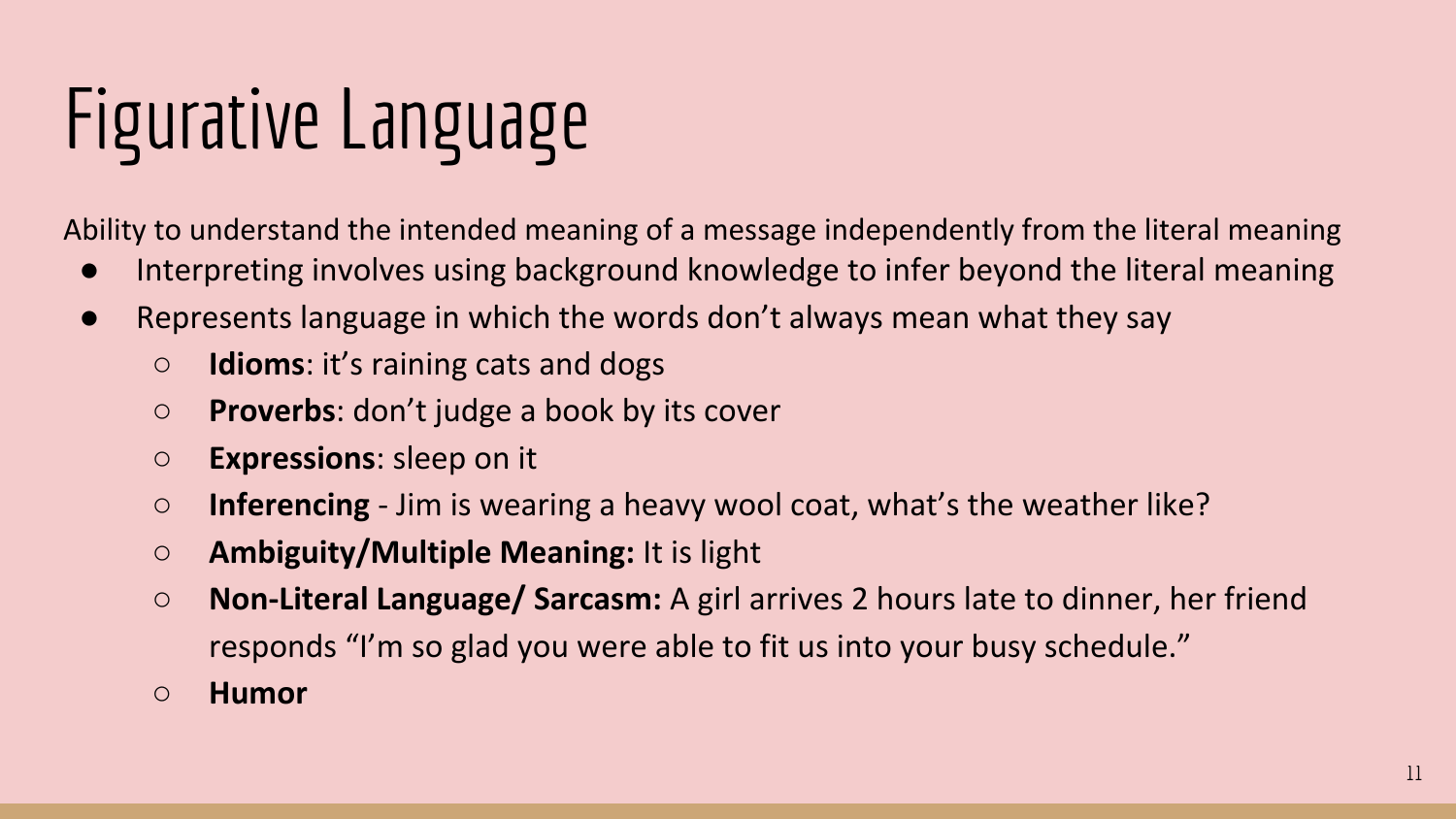# Code Switching

### **Changing language and behaviors according to the listener or the situation.**

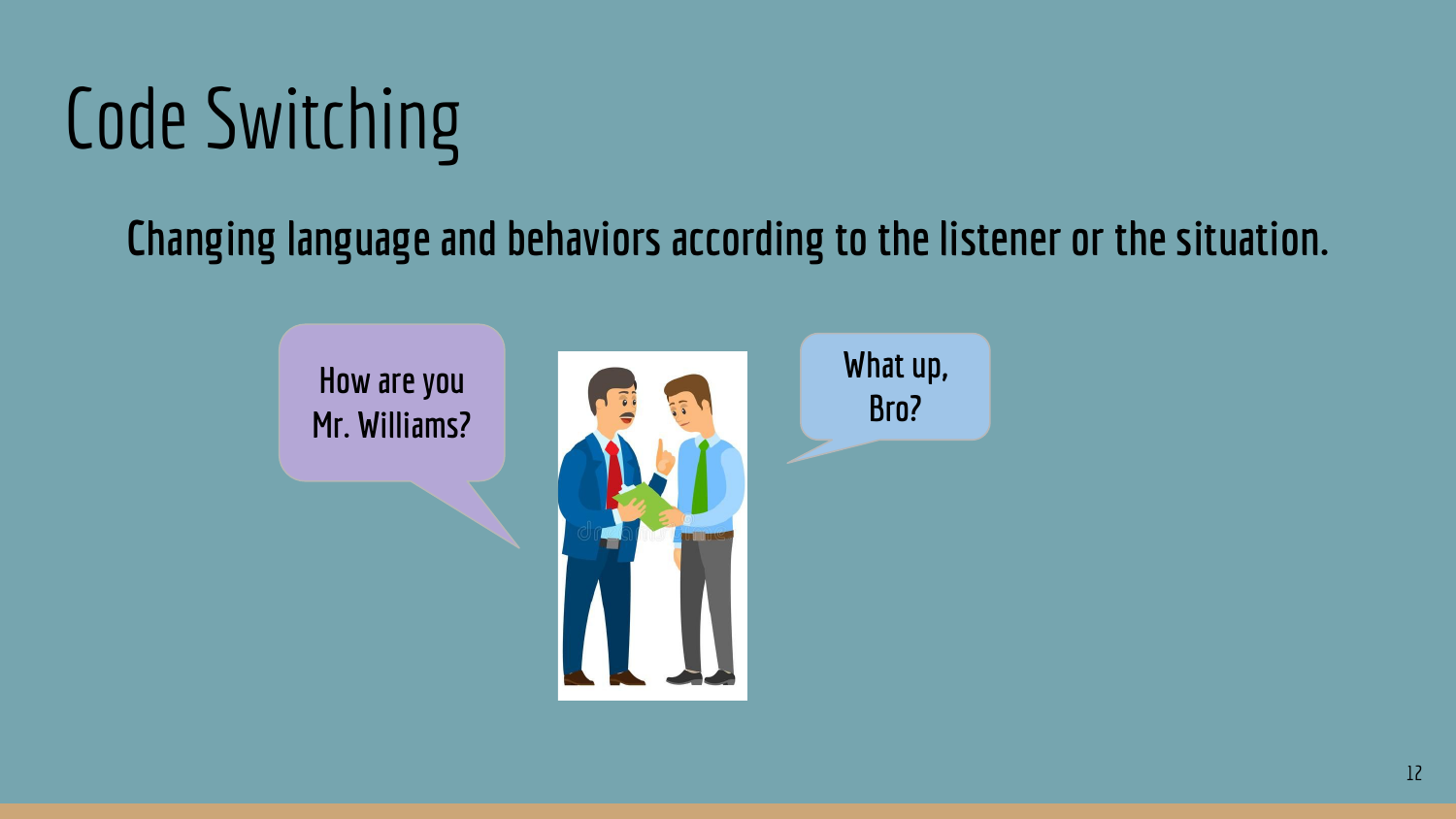### Conversational Skills

- Introducing new topics (Initiate conversation)
- **Staying on topic**
- Extending a topic with questioning or comments
- Taking turns appropriately
- Terminating a topic/ending a conversation
- **Re-wording when misunderstood**
- Using and understanding nonverbal expressions (facial expression, eye contact)
- **Respecting Personal Space**
- Process *ALL* of the above simultaneously (**within 2 seconds**) before the message disappears

[https://youtu.be/ykemiu](https://youtu.be/ykemiu3_byk?t=11) [3\\_byk?t=11](https://youtu.be/ykemiu3_byk?t=11)

[https://youtu.be/nz27Y](https://youtu.be/nz27Y0H6sS8?t=10) [0H6sS8?t=10](https://youtu.be/nz27Y0H6sS8?t=10)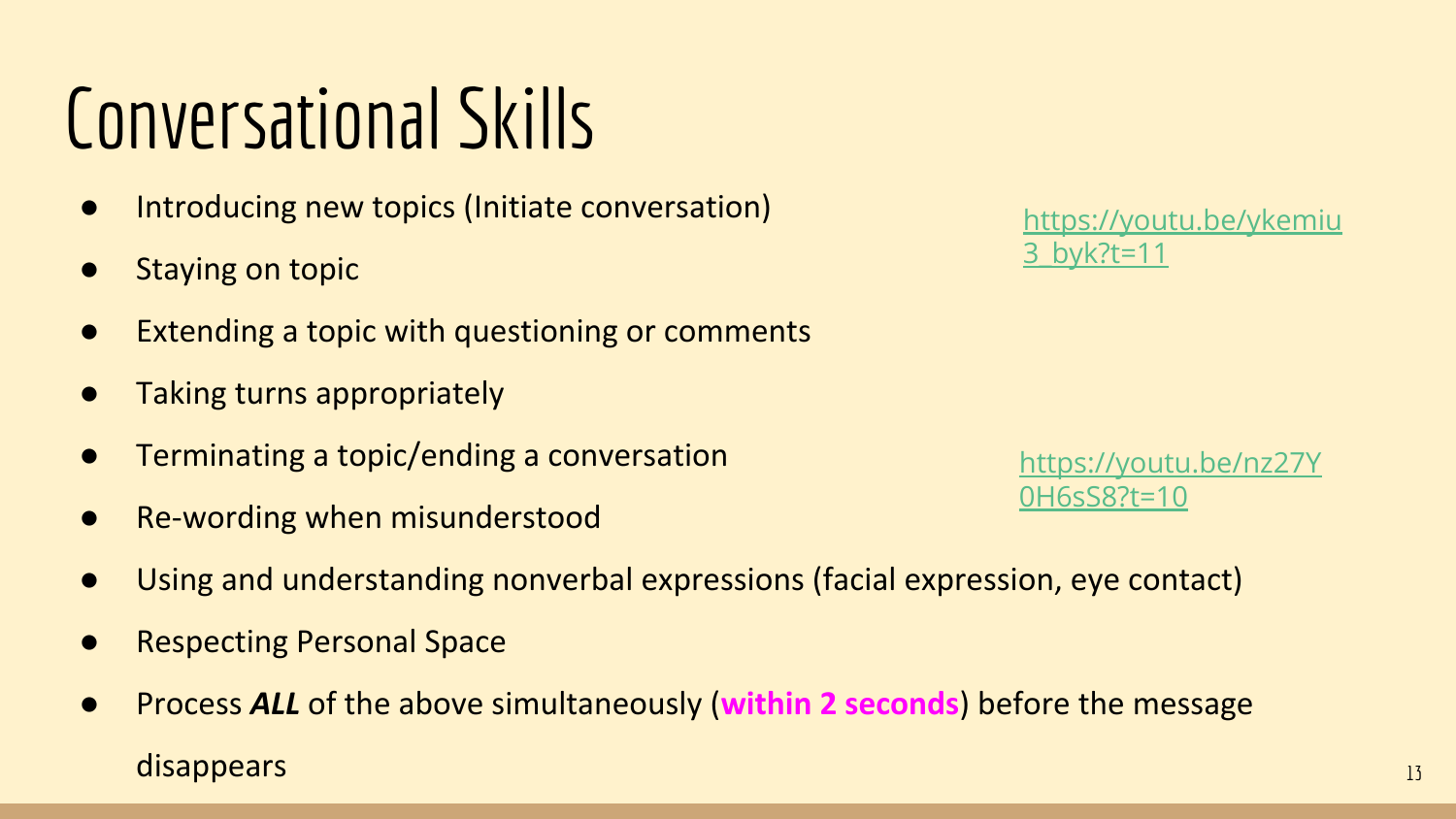## Problem Solving

**Need**: *self- regulation, impulse control, flexible thinking, and perspective taking*

**Zones of Regulation help identify the size of the problem: Is it small, medium, or big? Emotions and reactions should match the size of the problem (How long will it take to fix; how much help do we need?)** 



### **We need our toolbox to:**

- **Identify the problem**
- **Recognize and control emotions**
- **Identify various solutions**
- **Evaluate solutions; choose best one**
- **Reflect and try again if we have to**

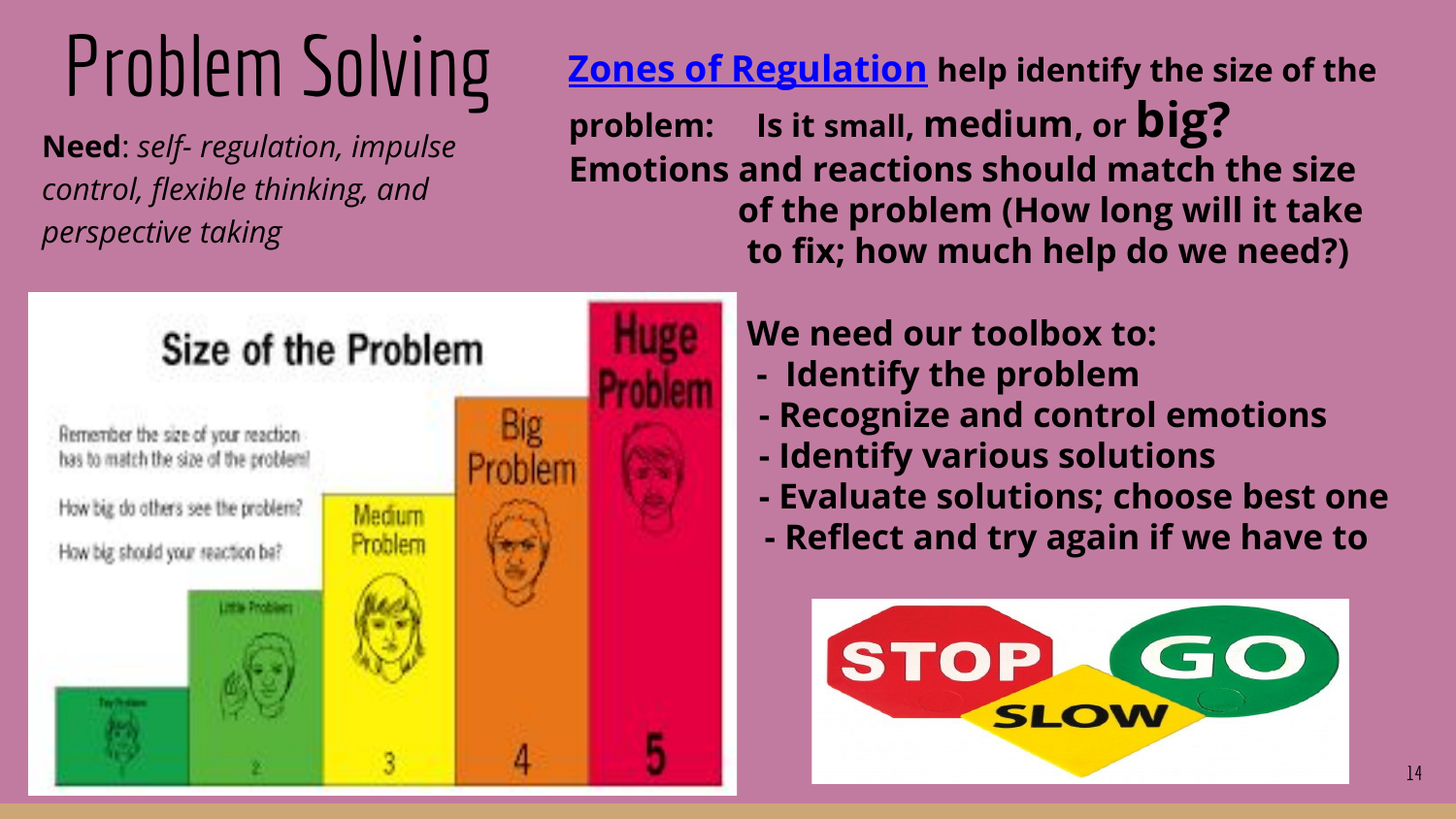## Hidden Rules of Communication

**Rules will vary across cultures, age, gender, and who you're with**

- Rules Change with Age what was appropriate in elementary is not in MS/HS
- If these unstated rules or customs are not learned automatically through social intuition, they need to be taught through direct instruction
- Expected vs. Unexpected Behaviors involving:
	- Proxemics ( maintaining appropriate distance from a conversational partner)
	- Body Language
	- **Posture**
	- **Gestures**
	- Facial Expression
	- Tone of Voice (should match the verbal or emotional content of the message)
- Impacts home life, school, community, the workplace, and legal system 15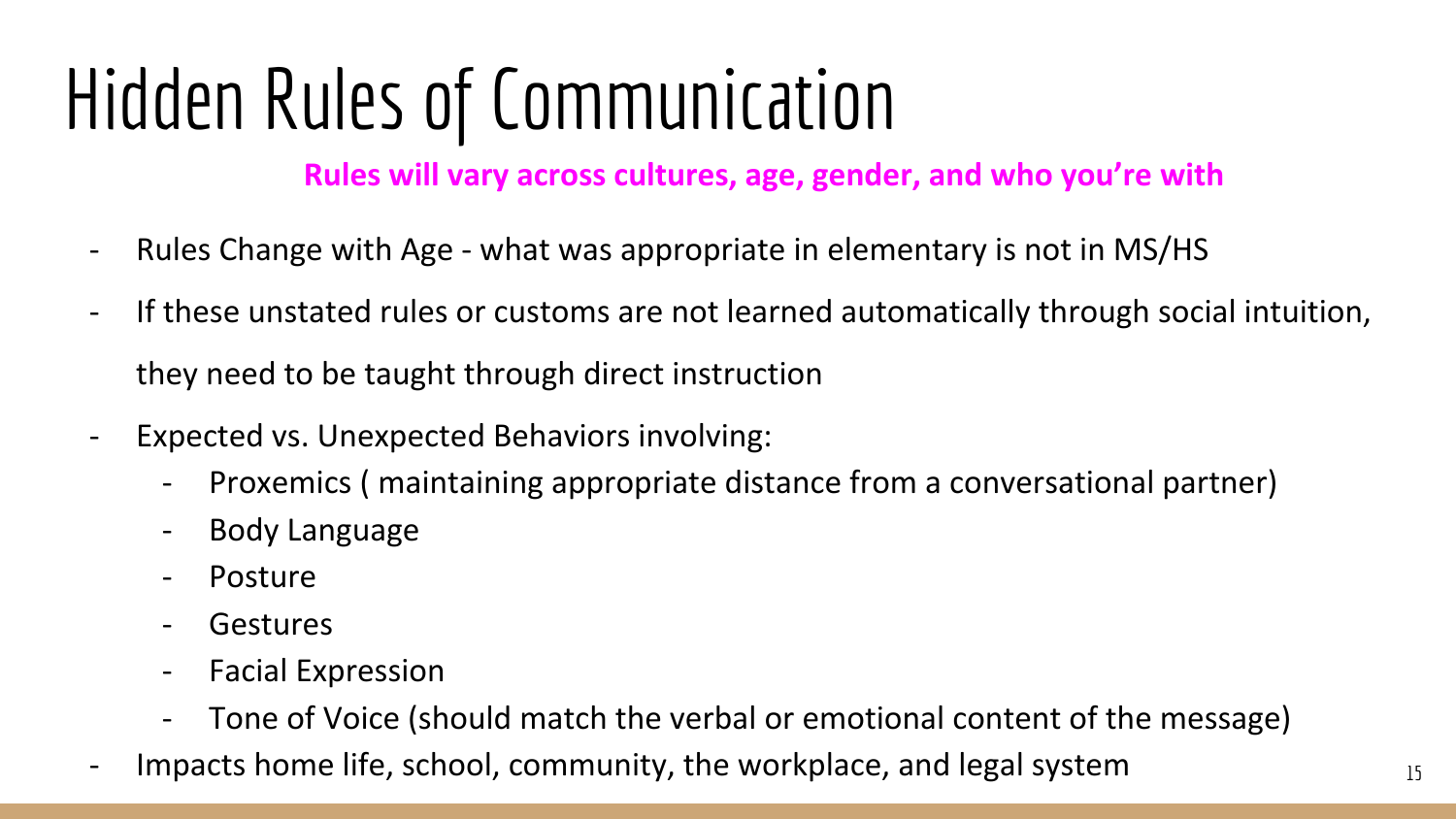## Each Situation has Hidden Rules

A situation is a specific event happening within a more general ENVIRONMENT

Have difficulty generalizing rules to a variety of settings

- Elevator
- Find a table
- Waiting on line
- Using Utensils
- Eating your own food
- Paying
- Entering a room
- Commentary
- Sitting
- Good Manners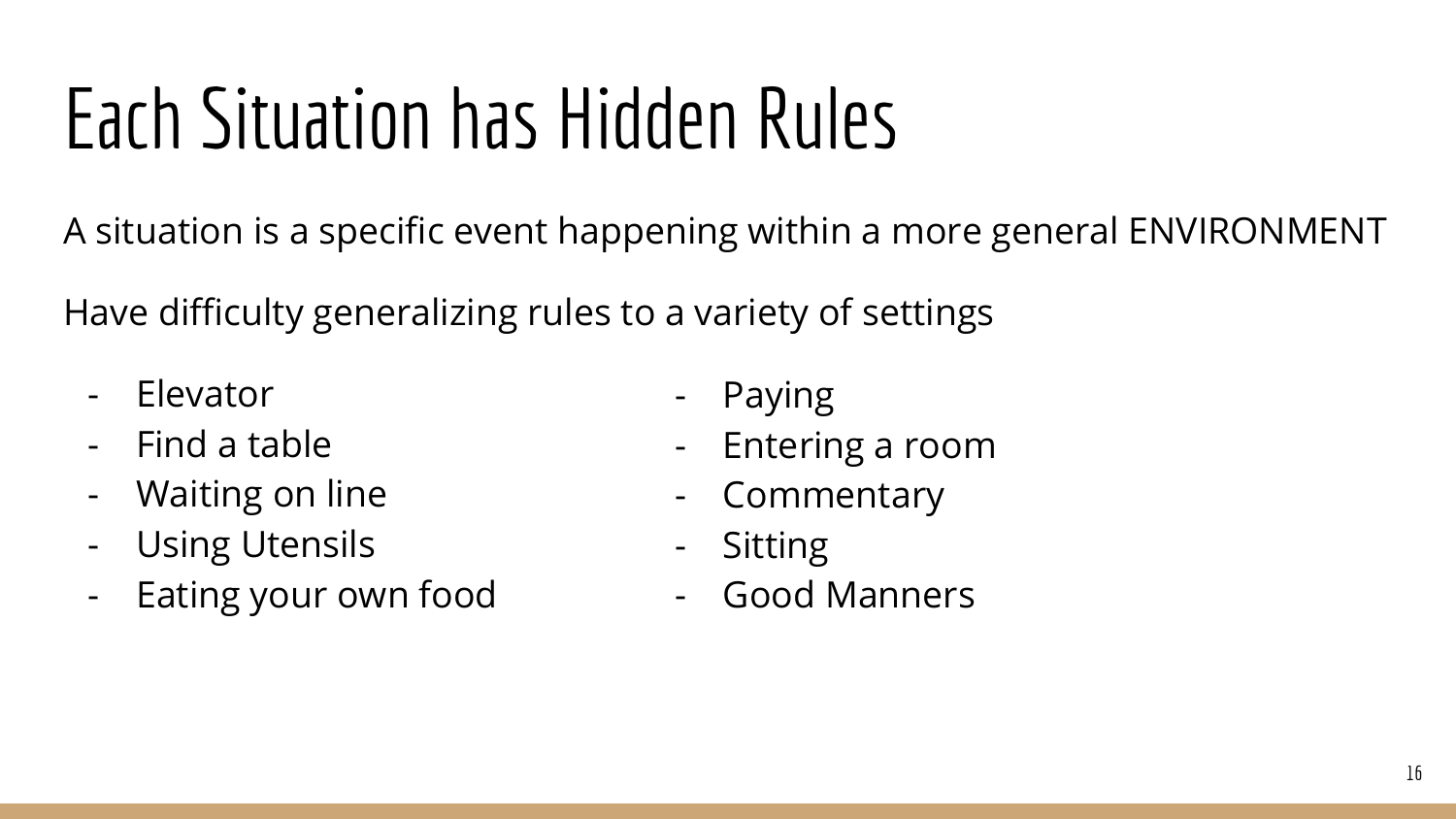# Friendship Management

- Contingent upon appropriate use of Pragmatic Skills
	- Conversation Skills
	- Perspective Taking
	- Empathy
	- Accurately interpreting the intended message
	- Tone
	- Hygiene
	- Making Plans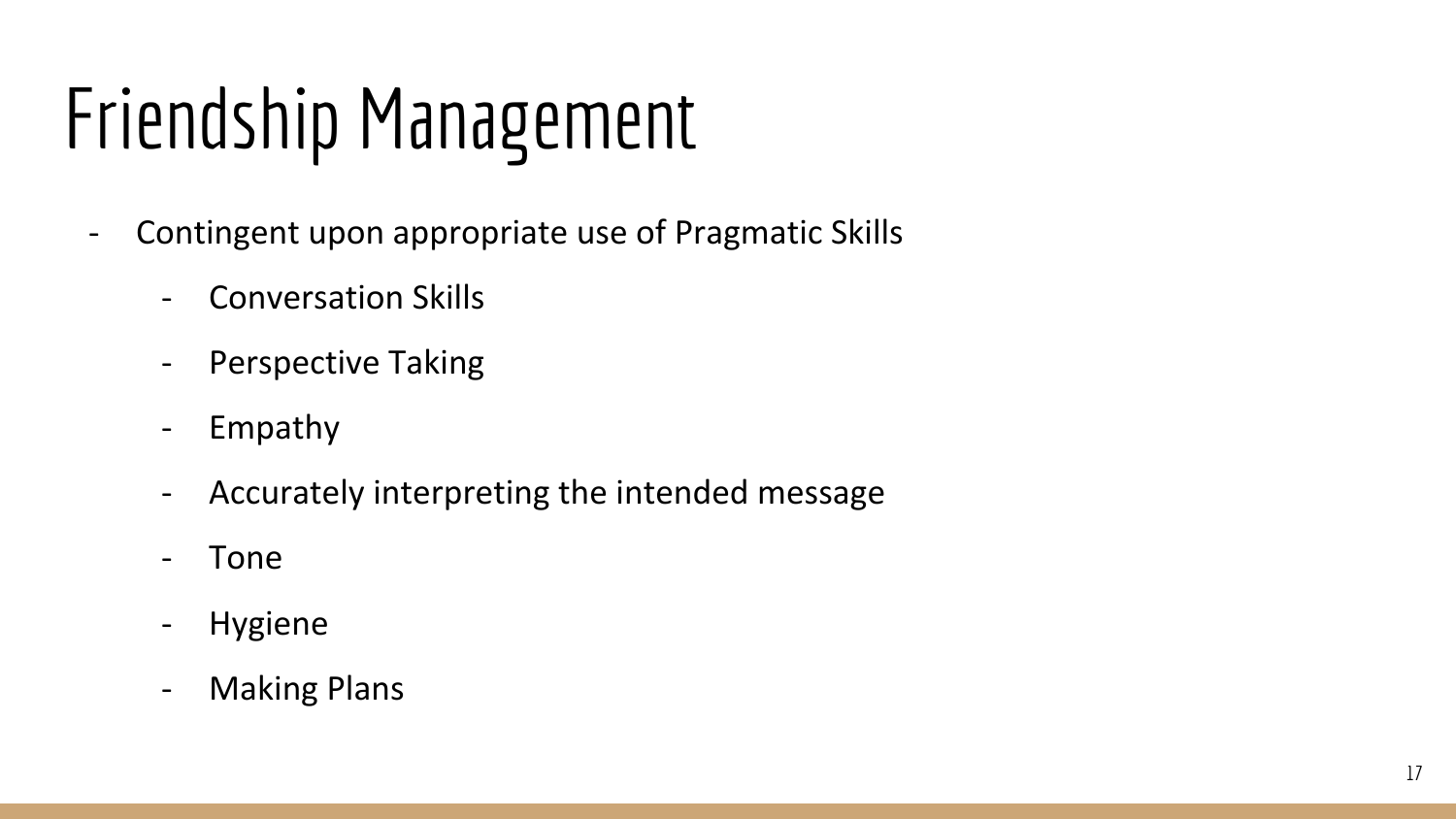## SOFT SKILLS

- As we prepare Middle School and High School students for the workplace a set of "soft skills" are critical for future workplace success
- These skills are non-technical but employable skills sometimes called **"people skills"** that help people secure and keep a job:

**Professionalism Teamwork Positive Attitude Communication Problem Solving Skills Critical Thinking Networking Hygiene Politeness**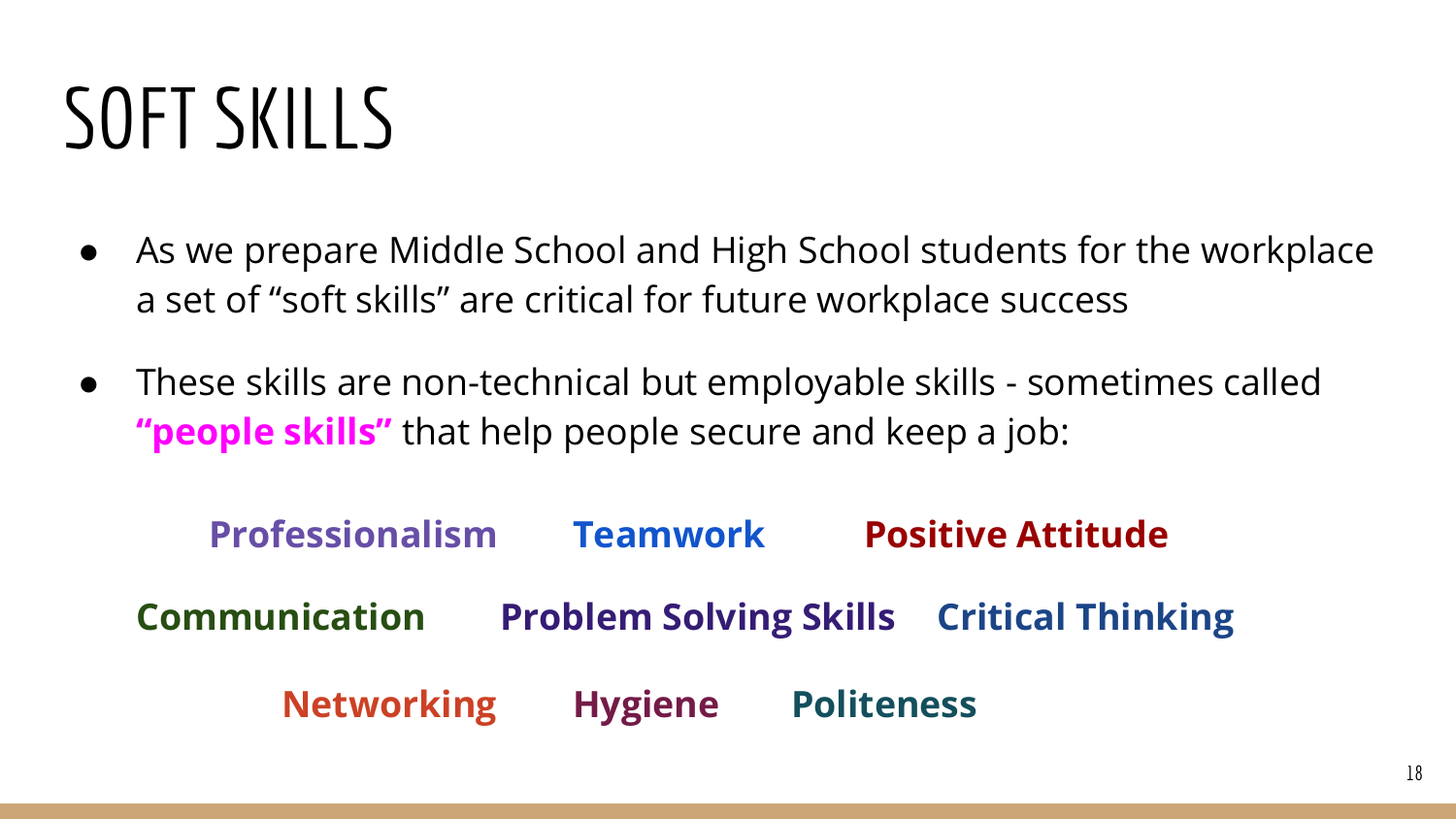### Soft Skills Continued:

- In repeated surveys, employers state that they **value "soft skills" much more than academic skills**
	- When these skills are lacking job performance and longevity at jobs suffer
	- SLP's want to facilitate the development of soft skills while a student is still in a supportive academic environment
		- Including Interviewing Skills
	- Development of IEP transition plans and direct work with student to foster future success in the workplace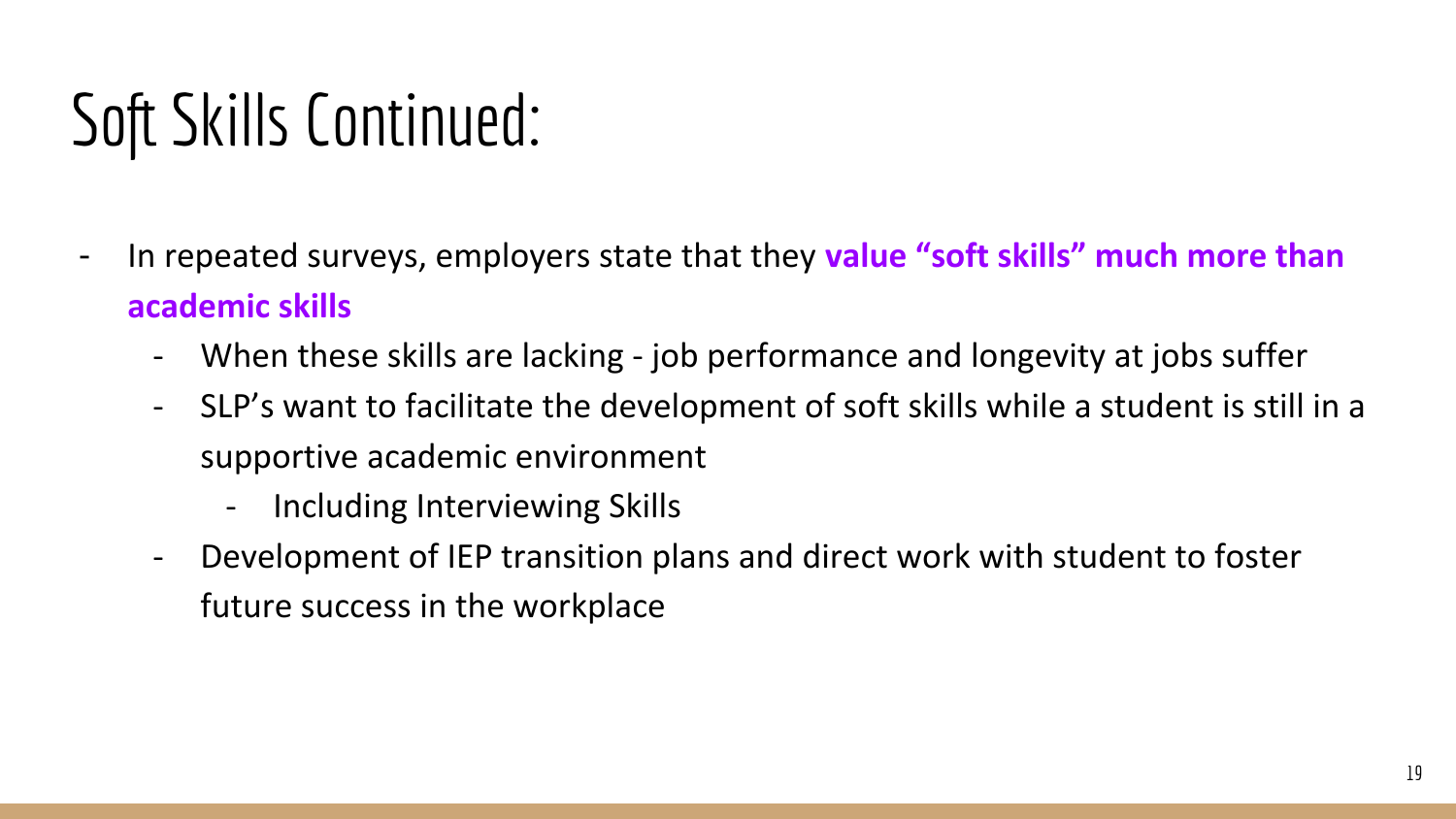# Family: What Can We Do?

### **● Play is always the way!**

○ Learning how to interact appropriately with their peers through play is fun and rewarding. Practice the skills before turning to peers (Taking turns, initiating conversations, helping one another, requesting, stating, topic maintenance, short structured play-dates)

### **● Nonverbal Cues**

- Practice smiling, frowning, rolling your eyes, looking away, etc. and have your child tell you what that means.
- **● Model it**
	- Children learn through models. Show them what is an appropriate way of entering a conversation, asking questions, contributing information with some of your friends or family members.
- **Food**
	- Cooking and eating are enjoyable activities for stimulating learning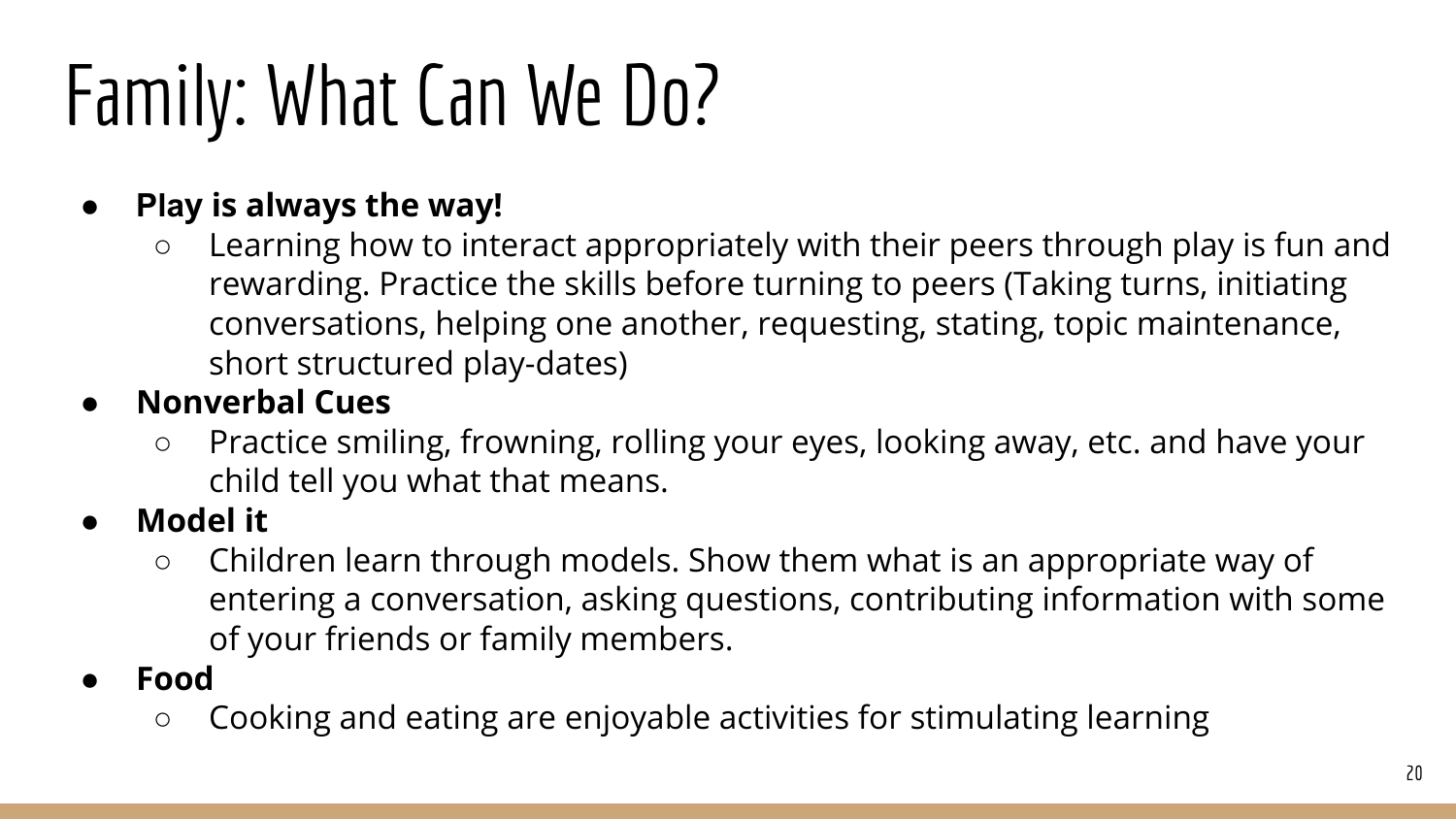### Now that our students are older....

- **- Create Experiences**
	- Community let them observe ALL types of interactions
	- Opportunity to practice in a natural environment
	- Aiming to empower student to gain and use learned pragmatic skills
	- *- Do together: Watching TV, Doing Chores*
	- **- Model Appropriate Pragmatic skills**
		- Start in home learn from interactions they observe
		- Social Skills are contagious

<https://www.youtube.com/watch?v=BgRoiTWkBHU>